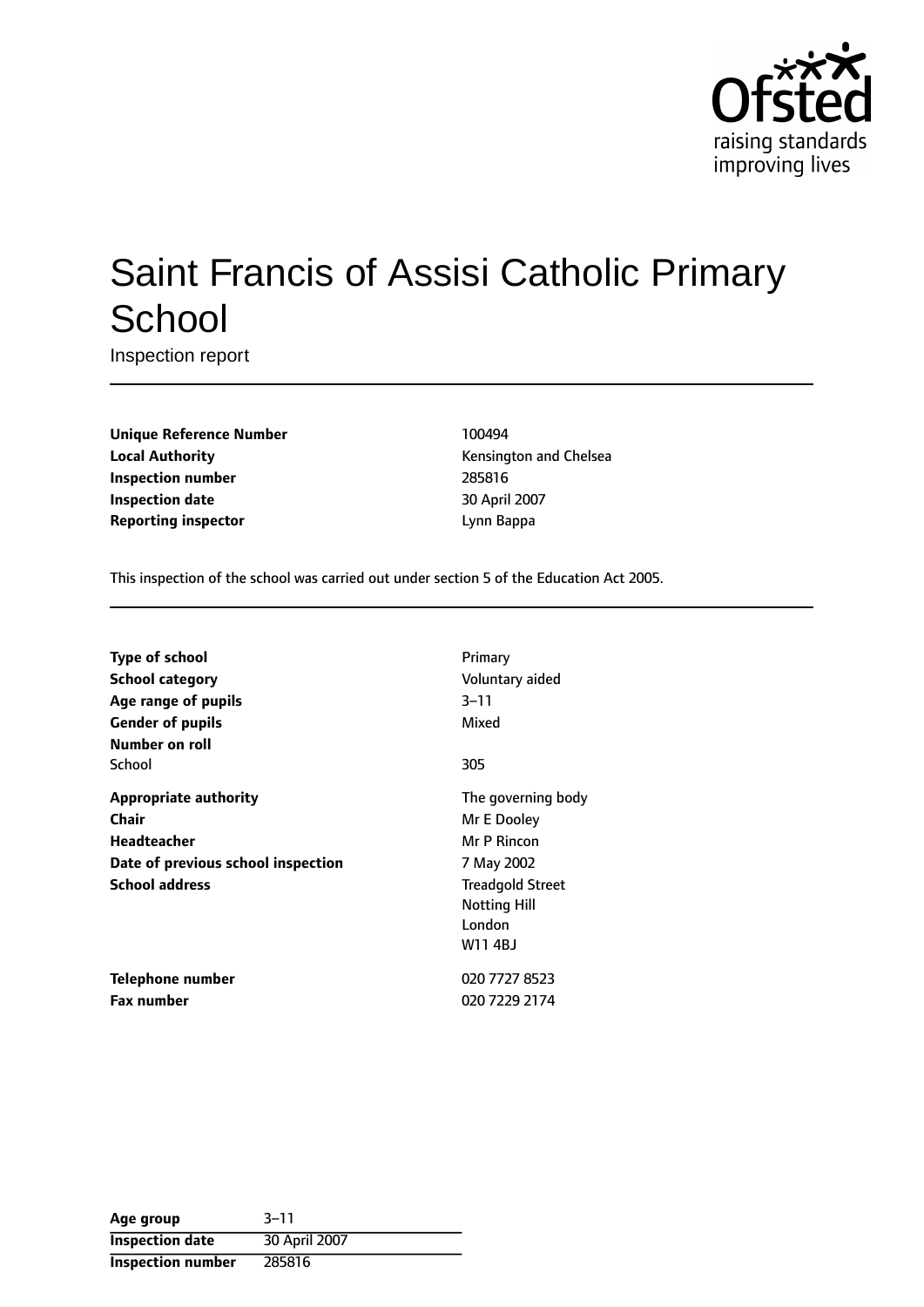.

© Crown copyright 2007

#### Website: www.ofsted.gov.uk

This document may be reproduced in whole or in part for non-commercial educational purposes, provided that the information quoted is reproduced without adaptation and the source and date of publication are stated.

Further copies of this report are obtainable from the school. Under the Education Act 2005, the school must provide a copy of this report free of charge to certain categories of people. A charge not exceeding the full cost of reproduction may be made for any other copies supplied.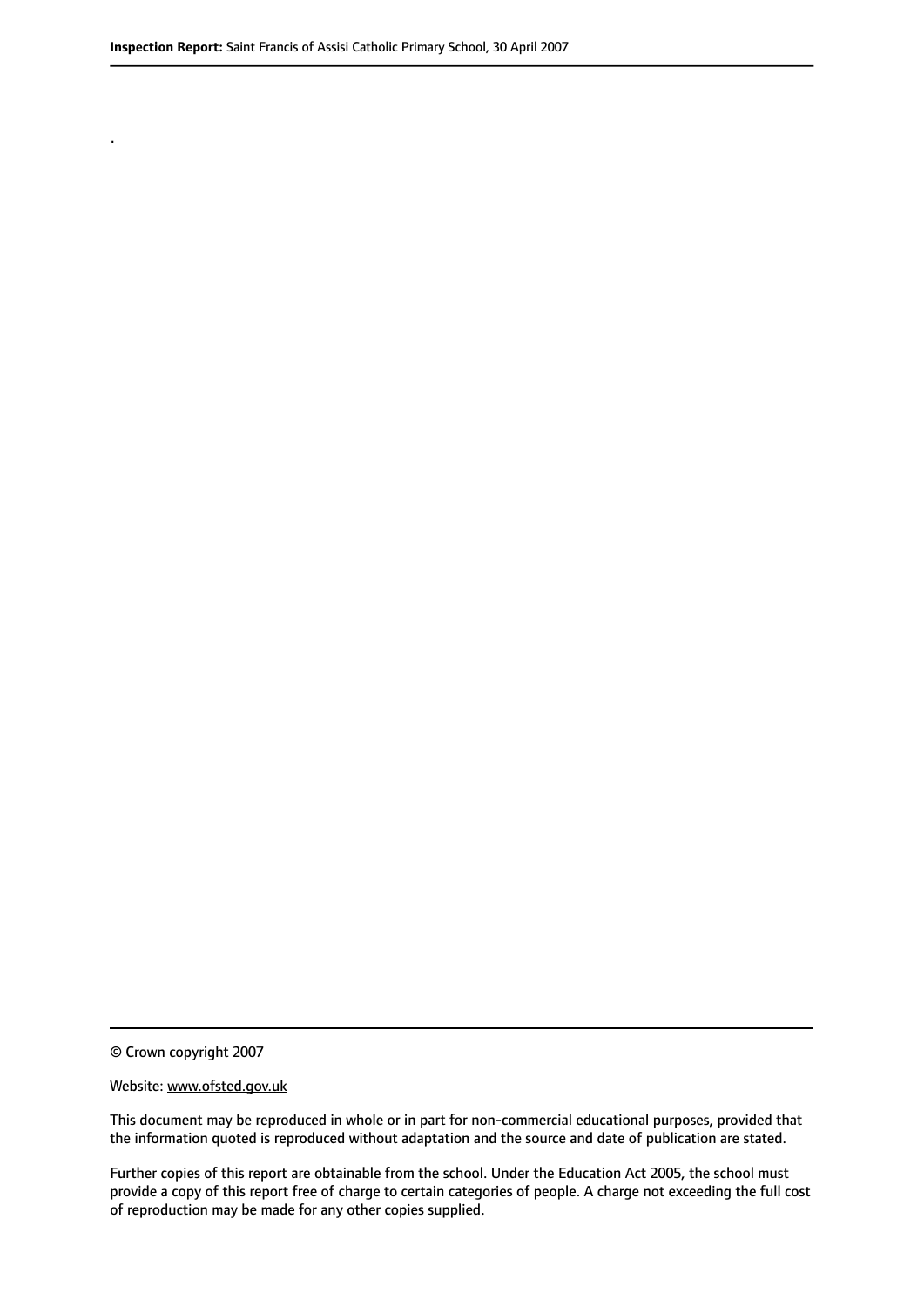# **Introduction**

The inspection was carried out by an Additional Inspector.

#### **Description of the school**

St Francis of Assisi is a one-and-a-half form entry primary school serving a diverse inner-city community. Over three-quarters of the pupils come from minority ethnic backgrounds and there are small numbers of refugees and pupils from Traveller communities. More than half the pupils speak English as an additional language. The predominant languages, other than English, are Portuguese, Spanish and Tagalog. The proportion of pupils entitled to free school meals is above average. The school received government funding in 2003 to build a 'classroom of the future'. It is a recognised centre for excellence for mathematics.

#### **Key for inspection grades**

| Grade 1 | Outstanding  |
|---------|--------------|
| Grade 2 | Good         |
| Grade 3 | Satisfactory |
| Grade 4 | Inadequate   |
|         |              |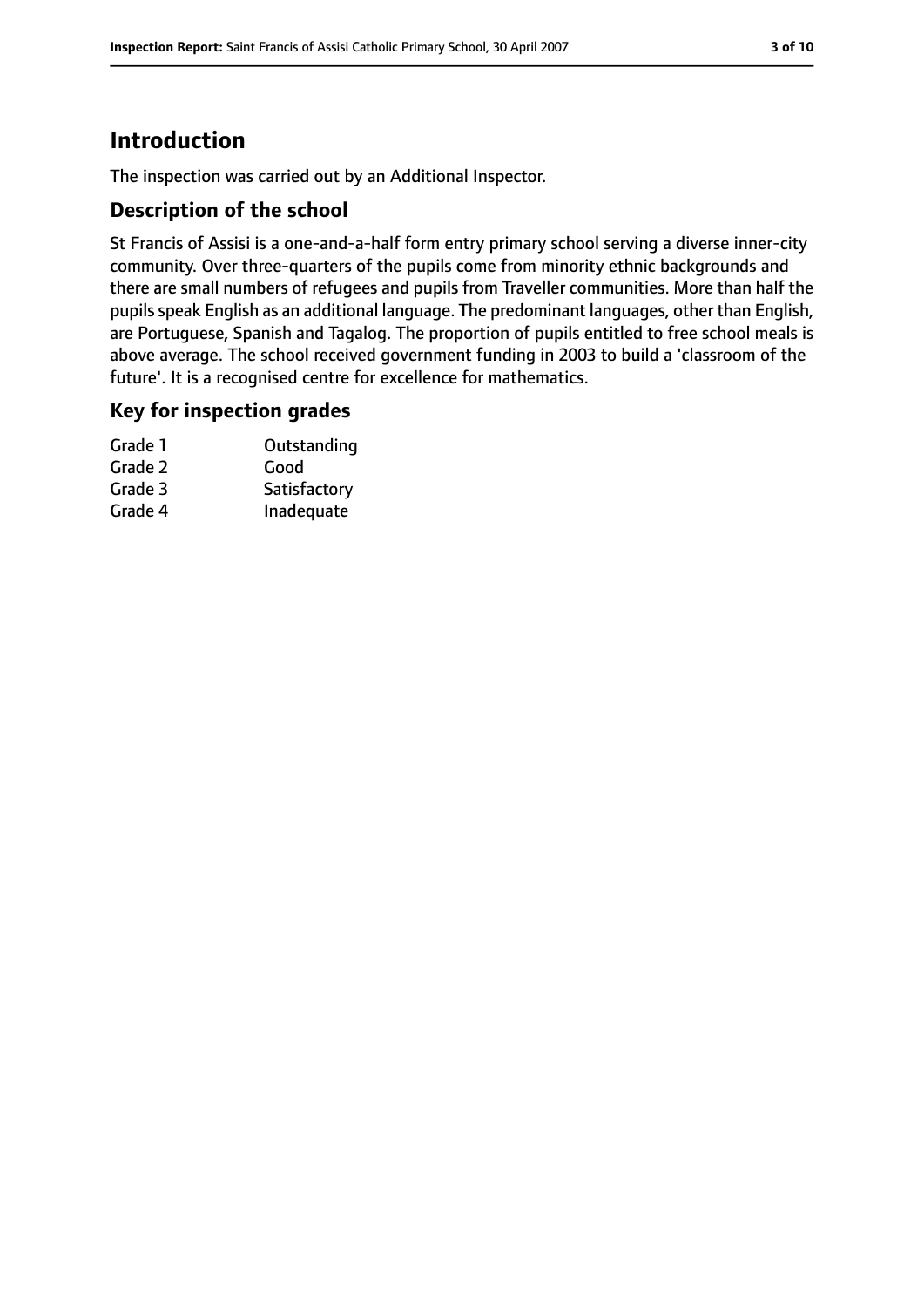# **Overall effectiveness of the school**

#### **Grade: 1**

St Francis of Assisi is an outstanding school. As one pupil commented, 'There are many things that are unusual about this school - that's what makes it special.' At its heart lies a clear commitment to Catholic values. Pupils feel safe, welcomed and cared for. Most attend school regularly, thoroughly enjoy lessons and other activities and make excellent progress in their personal development and well-being.

The school provides a stimulating learning environment in which pupils are able to blossom. The 'classroom of the future', for example, includes technology such as video conferencing and a powerful telescope. Pupils are particularly proud of the fact that it produces its own electricity, some of which is sold back to the National Grid. The playground's environmental area includes a forest, stream, two ponds and a large boat. Pupils are extremely proud of these facilities and explain that they help them to play and learn creatively. As one pupil commented, 'We don't need lots of toys in our playground because the forest helps us to use our imaginations.'

Children start school with levels of knowledge and skills that are below those expected of three year-olds, particularly in communication, language and literacy skills. They get off to a good start in the Foundation Stage and are well prepared for more formal learning when they enter Year 1. As a result of the exceptionally high quality of the school's provision and their own extremely positive attitudes, pupils make outstanding progress during their time in the school. By Year 6, standards are significantly above average in English and mathematics and above average in science. The school has put into place strategies to improve the pupils' performance in science, with a particular focus on investigative work and data handling. Inspection evidence confirms that these are already bearing fruit and that standards in this area are rising.

Teaching and learning are outstanding. Pupils experience a very good range of interesting activities to help them to learn, including excellent use of resources such as historical artefacts and interactive white boards. The rich curriculum makes very good provision for creative subjects, as well as for basic skills.

The headteacher provides outstanding leadership. He worksin close partnership with a dedicated and talented leadership team to ensure that pupils develop a deep love of learning and school. A real strength of the school is the high quality of teamwork and commitment which ensures that everyone plays an integral part in moving the school forward.

#### **What the school should do to improve further**

Although there are no substantial weaknesses, the inspectors agree with the school that in order to build on its success it should:

• implement current plans to further improve standards in science.

# **Achievement and standards**

#### **Grade: 1**

Standards are well above average overall and achievement is excellent. Pupils join the Nursery with very modest skills, with particular weaknesses in communication, language and literacy skills. A very high proportion speak English as an additional language. This means that, despite good progress, by the end of the Foundation Stage, pupils reach below expected levels.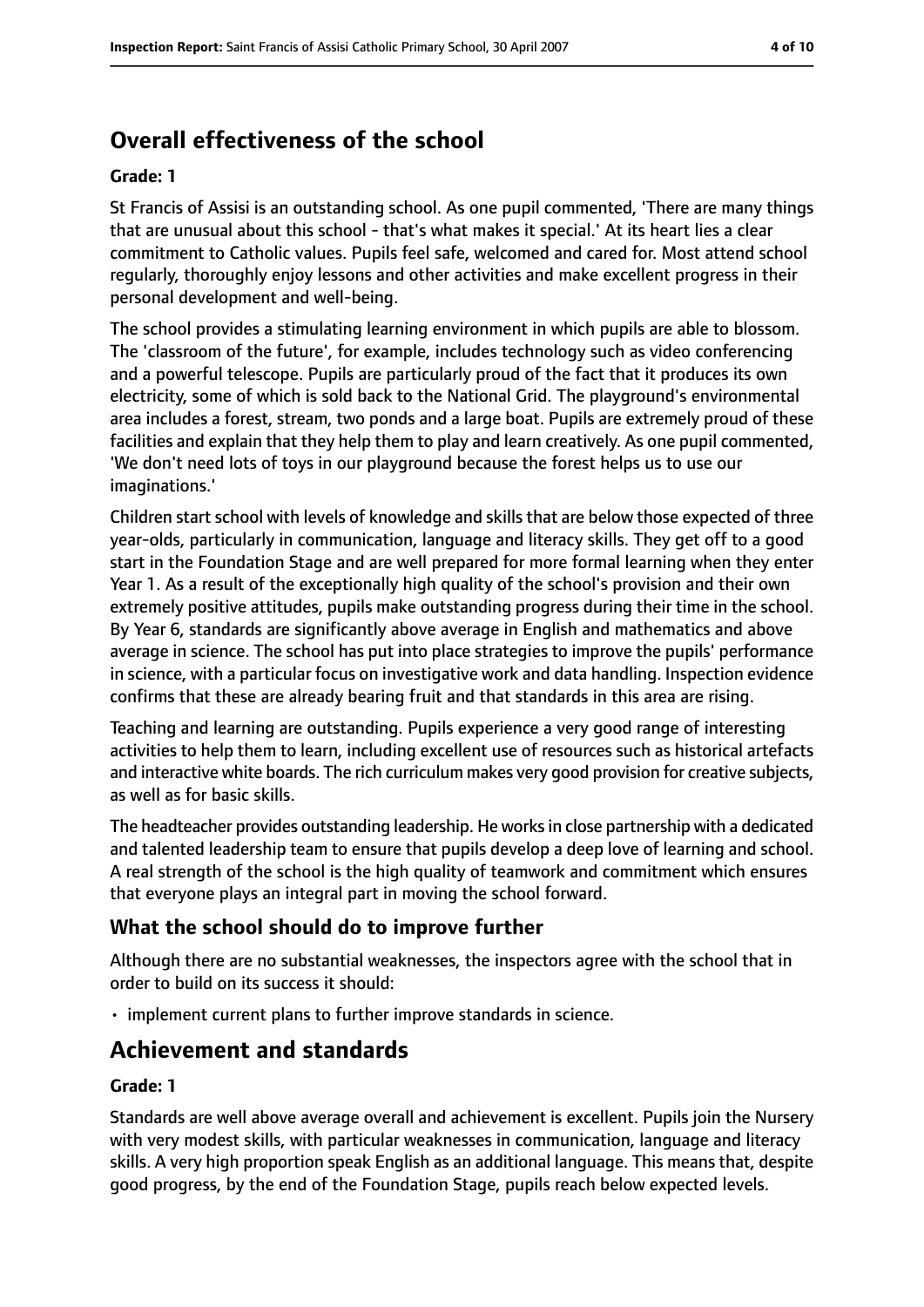Standards by the end of Year 2 are below average in reading, writing and mathematics. Secure foundations for learning are laid in Years 1 and 2, when pupils' literacy skills are still being consolidated. These foundations result in excellent progress being made throughout the junior classes by all groups of pupils, irrespective of their ethnicity, ability or gender. By the end of Year 6, standards are significantly above average overall. Pupils do particularly well in English and mathematics, with high proportions producing work at the higher levels. Pupils also achieve very well in other areas of the curriculum, such as art, history, Spanish and information and communication technology (ICT). The school is on its way to meeting its challenging targets for this year and prepares its pupils very well for the next stage of their education.

# **Personal development and well-being**

#### **Grade: 1**

Pupils are understandably proud of their school. Their attitudes and behaviour are exemplary, as is their spiritual, moral, social and cultural development. This can be seen in the way in which they value one another, reflect on life, and welcome opportunities to learn about the wider world. One pupil, for example, described the school as being 'close to nature' and thought this reflected its association with St Francis of Assisi. They thrive exceptionally well in a community that values their cultural heritages and pupils explained very firmly that 'this is not the kind of school where there is racism.'

Pupils have excellent relationships with each other and with staff, and contribute very effectively to the school and wider community. Pupils are proud to represent their class in the school parliament, for example, and feel their views are listened to. They happily accept responsibility by taking on jobs such as 'forest rangers' or looking after the school's chickens.

Pupils participate enthusiastically in sports and show a good understanding of why it isimportant to take part in them. They can explain which foods are good for you and enjoy the tasty and nutritious dinners they eat at lunchtime. They are particularly proud of the fact that these meals are cooked by the school's own chef and include vegetables they have grown on the school farm.

# **Quality of provision**

#### **Teaching and learning**

#### **Grade: 1**

Pupils learn exceptionally well because the quality of teaching is consistently high. As one teacher commented, 'Everyone is enthusiastic in the classroom and everyone is striving to do that much better.' Pupils enjoy their lessons, are highly motivated and work hard. In a mathematics lesson, where pupils were working out very complicated percentages in their heads, one boy enthusiastically commented, 'We do this sort of thing all the time. It's always fun and challenging.' Because they like their lessons, pupils do not waste time and concentrate very well on their work. They are eager to share their views with others and are confident when asked to do so. Pupils with learning difficulties and disabilities are carefully identified. They are well supported in lessons and in small group work.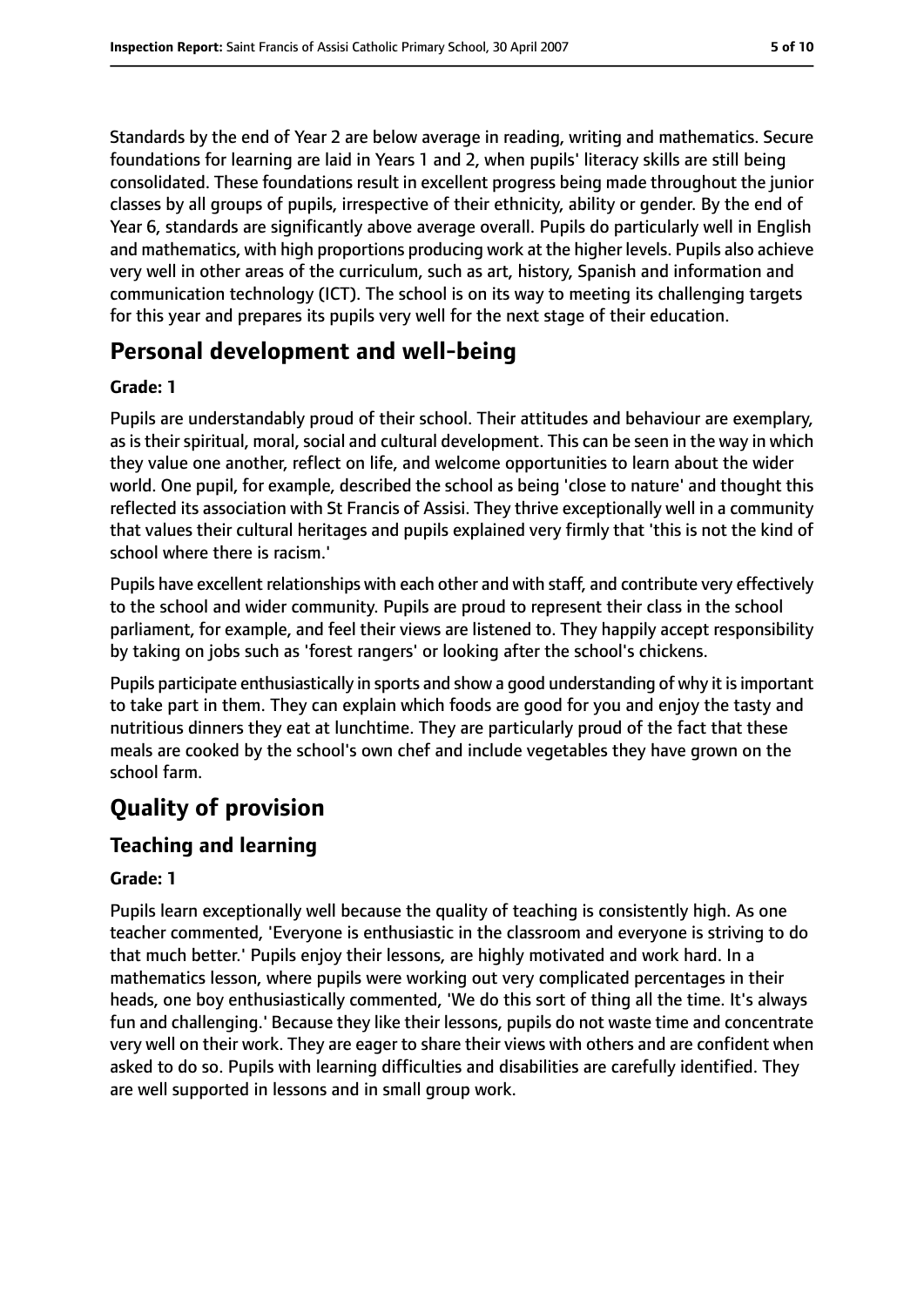#### **Curriculum and other activities**

#### **Grade: 1**

The outstanding curriculum encourages pupils to think for themselves. It is reviewed regularly and tailored to meet pupils' needs very well. There are excellent opportunities for creative activities, such as astronomy, as well as weekly Spanish lessons for all pupils. Personal, social and health education is central to the ethos of the school, and pupils have very good opportunities to learn how to be responsible and tolerant citizens. They learn about Judaism, for example, through good links with a local Jewish school. The outdoor area for Nursery and Reception is well used. Pupils' understanding of 'green' issues is developed very well though use of the school's impressive environmental area and the 'classroom of the future'.

The school provides a very good range of extra-curricular and enrichment activities, including residential visits, a chess club and a multi-sensory club.

#### **Care, guidance and support**

#### **Grade: 1**

The school provides outstanding care, guidance and support, enabling pupilsto make exceptional progress in their personal development. It is clear that every child matters at St Francis. As one parent commented, 'It makes me feel better when my children happily wave goodbye to me and stay in a place where they feel safe, valued and important.' The very positive relationships with parents and the good levels of support from outside agencies contribute significantly to pupils' excellent academic and personal progress. Vulnerable pupils are very well supported. The induction of children into the Foundation Stage is thoughtfully planned. As a result, children settle quickly into their new environment. There are good procedures for child protection.

Academic guidance is very good. Very good use is made of assessment to identify learners who need extra help or who are at risk of underachieving. Pupils know how well they are doing and have clear targets to aim for.

# **Leadership and management**

#### **Grade: 1**

Leadership and management are outstanding because there is a clear focus on maintaining and improving high standards as well as promoting the personal development and well-being of pupils. The headteacher provides inspirational and clear-sighted leadership which enthuses and unites the staff, leading to improvements in many areas. He knows the school's strengths and weaknesses very well and this is evident in the high quality of the school's self-evaluation. Excellent systems are in place to provide rigorous and regular monitoring of all that goes on. The improvement planning process takes careful account of the views of parents and pupils. Pupils, for example, are asked to work out ways to reduce the school's electricity bills because budget information is regularly shared with them.

Issues relating to the last inspection have been tackled successfully. Governors are supportive and have a very good understanding of the strengths and weaknesses of the school. The school is keen to improve even further. The success of the recent drive to improve the proportion of pupils achieving the higher levels in the national tests at the end of Year 6 provides a clear indication of the school's excellent capacity to improve.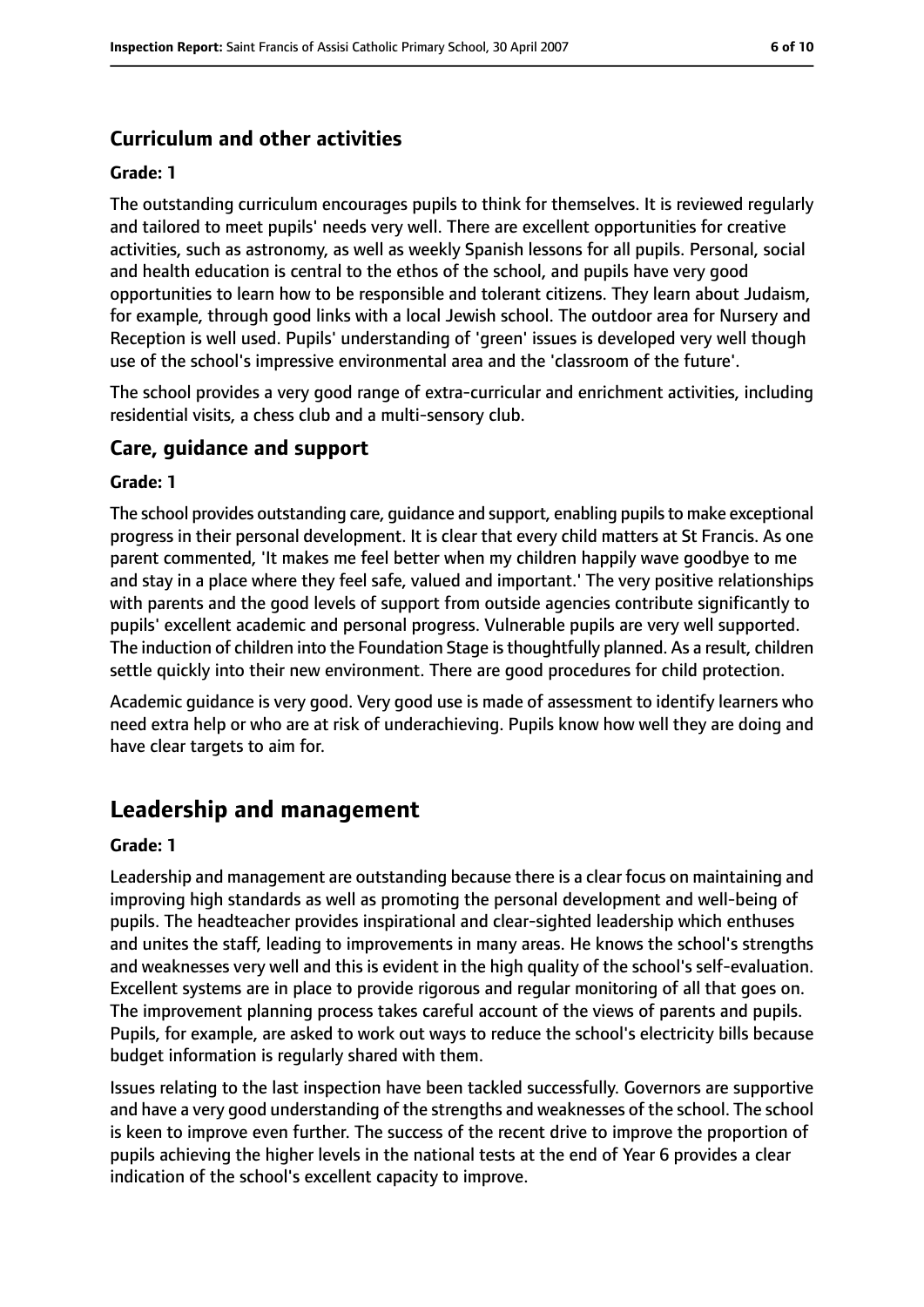**Any complaints about the inspection or the report should be made following the procedures set out in the guidance 'Complaints about school inspection', which is available from Ofsted's website: www.ofsted.gov.uk.**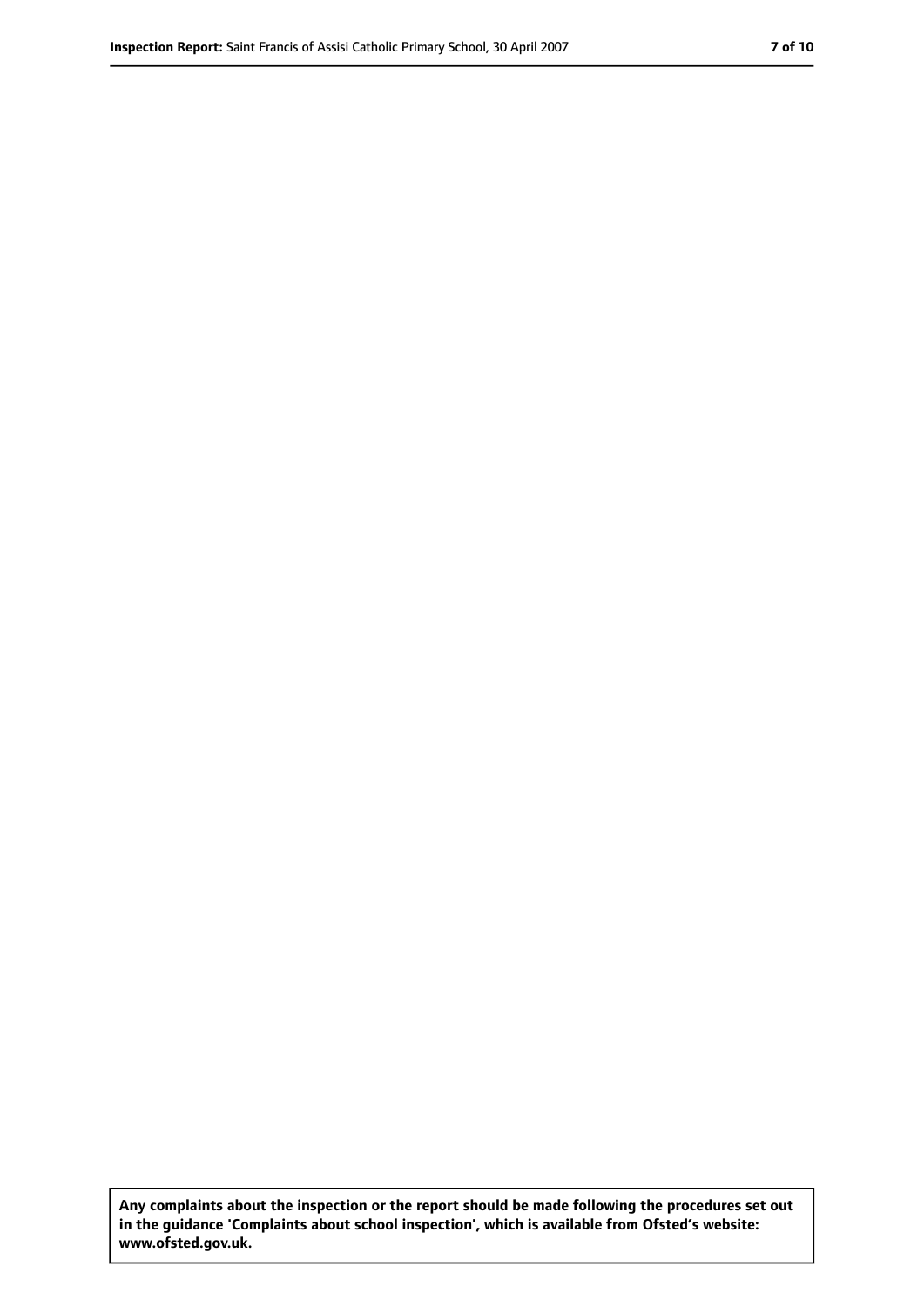#### **Annex A**

# **Inspection judgements**

| Key to judgements: grade 1 is outstanding, grade 2 good, grade 3 satisfactory, and grade 4 | School  |
|--------------------------------------------------------------------------------------------|---------|
| inadeguate                                                                                 | Overall |

### **Overall effectiveness**

| How effective, efficient and inclusive is the provision of education, integrated<br>care and any extended services in meeting the needs of learners? |     |
|------------------------------------------------------------------------------------------------------------------------------------------------------|-----|
| How well does the school work in partnership with others to promote learners'<br>well-being?                                                         |     |
| The quality and standards in the Foundation Stage                                                                                                    |     |
| The effectiveness of the school's self-evaluation                                                                                                    |     |
| The capacity to make any necessary improvements                                                                                                      |     |
| Effective steps have been taken to promote improvement since the last<br>inspection                                                                  | Yes |

#### **Achievement and standards**

| How well do learners achieve?                                                                               |  |
|-------------------------------------------------------------------------------------------------------------|--|
| The standards <sup>1</sup> reached by learners                                                              |  |
| How well learners make progress, taking account of any significant variations between<br>groups of learners |  |
| How well learners with learning difficulties and disabilities make progress                                 |  |

#### **Personal development and well-being**

| How good is the overall personal development and well-being of the<br>learners? |  |
|---------------------------------------------------------------------------------|--|
|                                                                                 |  |
| The extent of learners' spiritual, moral, social and cultural development       |  |
| The behaviour of learners                                                       |  |
| The attendance of learners                                                      |  |
| How well learners enjoy their education                                         |  |
| The extent to which learners adopt safe practices                               |  |
| The extent to which learners adopt healthy lifestyles                           |  |
| The extent to which learners make a positive contribution to the community      |  |
| How well learners develop workplace and other skills that will contribute to    |  |
| their future economic well-being                                                |  |

### **The quality of provision**

| $\mid$ How effective are teaching and learning in meeting the full range of the $\mid$<br>  learners' needs?               |  |
|----------------------------------------------------------------------------------------------------------------------------|--|
| $\mid$ How well do the curriculum and other activities meet the range of needs $\mid$<br>$\mid$ and interests of learners? |  |
| How well are learners cared for, quided and supported?                                                                     |  |

 $^1$  Grade 1 - Exceptionally and consistently high; Grade 2 - Generally above average with none significantly below average; Grade 3 - Broadly average to below average; Grade 4 - Exceptionally low.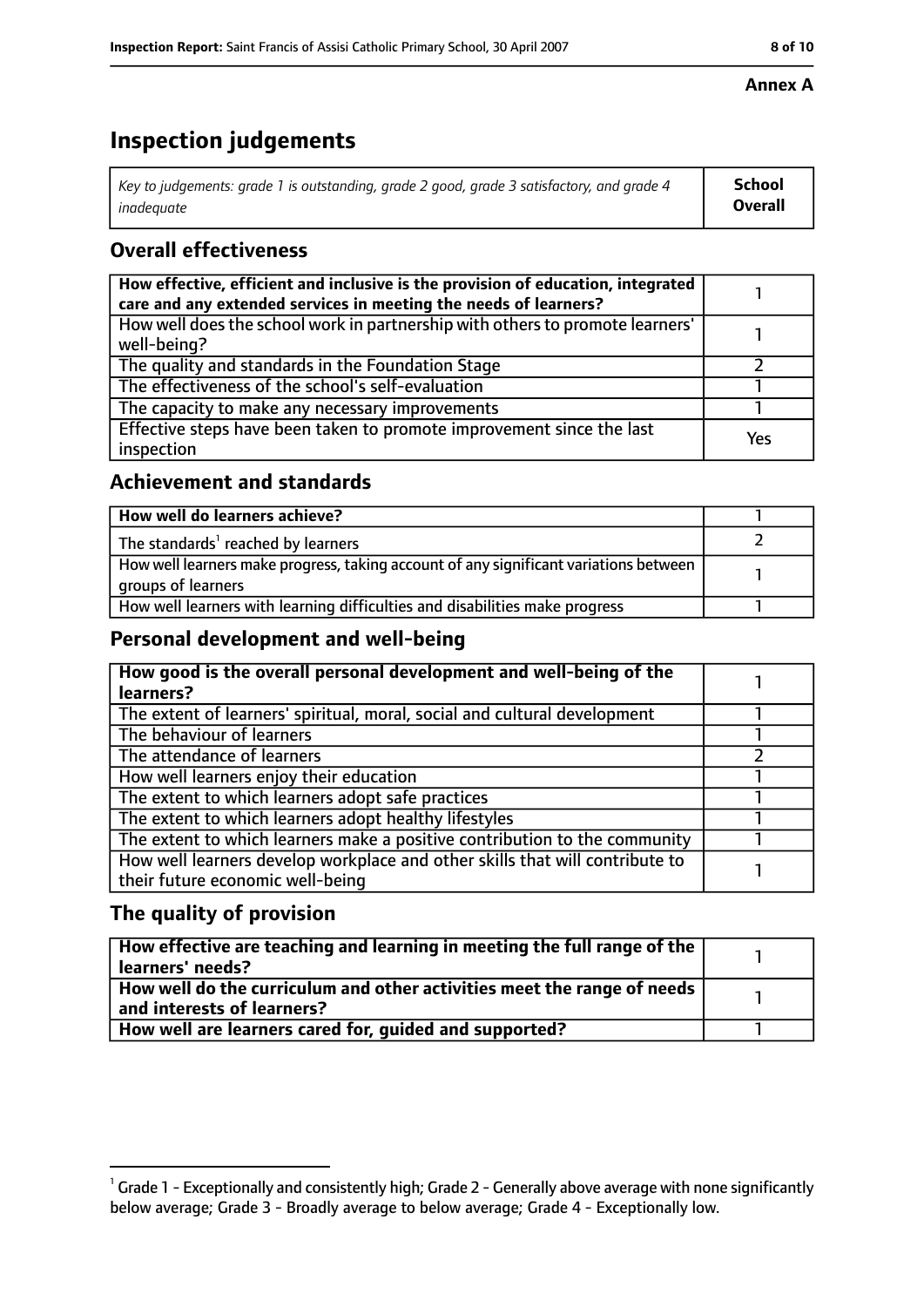#### **Annex A**

# **Leadership and management**

| How effective are leadership and management in raising achievement<br>and supporting all learners?                                              |     |
|-------------------------------------------------------------------------------------------------------------------------------------------------|-----|
| How effectively leaders and managers at all levels set clear direction leading<br>to improvement and promote high quality of care and education |     |
| How effectively performance is monitored, evaluated and improved to meet<br>challenging targets                                                 |     |
| How well equality of opportunity is promoted and discrimination tackled so<br>that all learners achieve as well as they can                     |     |
| How effectively and efficiently resources, including staff, are deployed to<br>achieve value for money                                          |     |
| The extent to which governors and other supervisory boards discharge their<br>responsibilities                                                  |     |
| Do procedures for safeguarding learners meet current government<br>requirements?                                                                | Yes |
| Does this school require special measures?                                                                                                      | No  |
| Does this school require a notice to improve?                                                                                                   | No  |